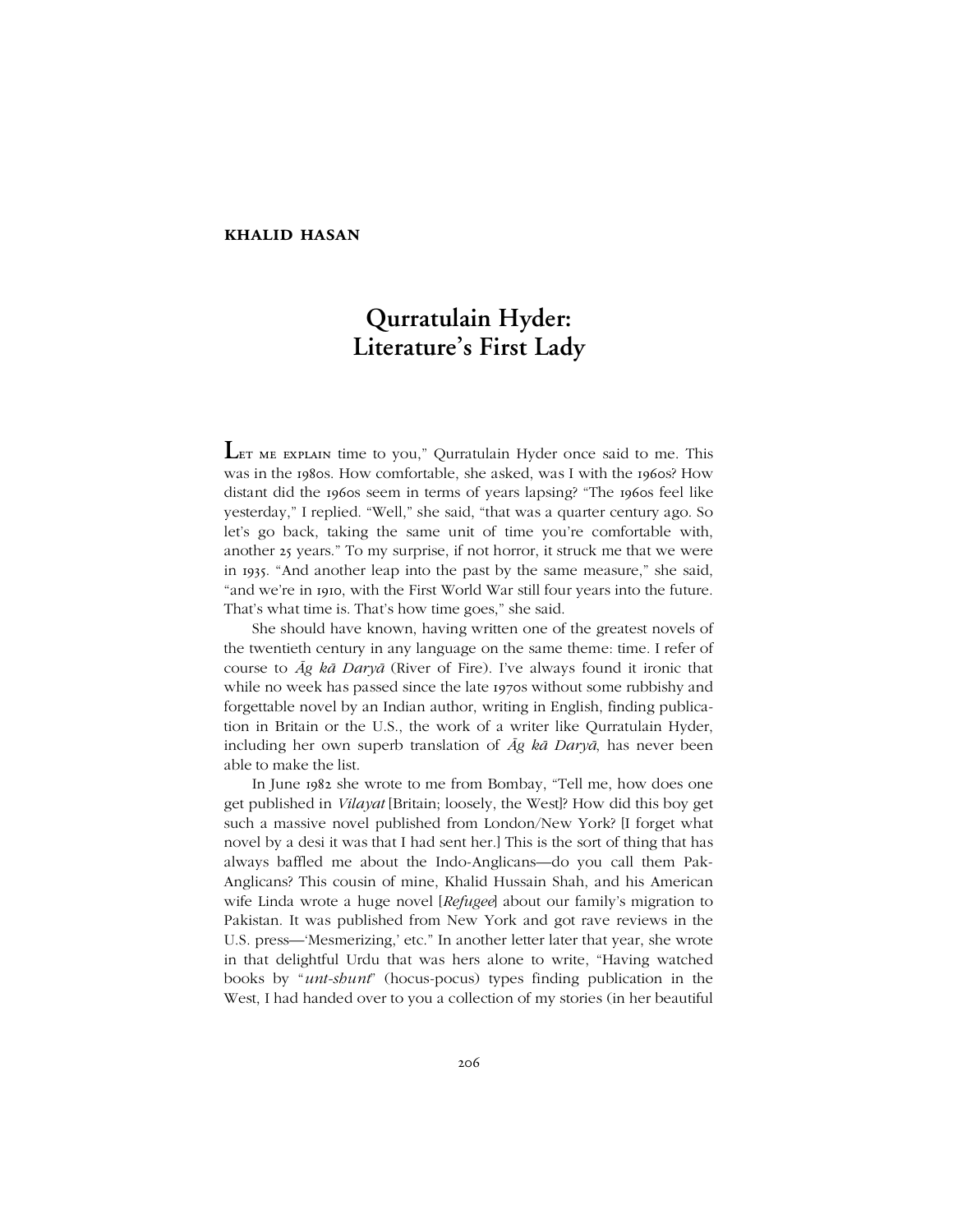English translation). Well, it's apparent that nothing came of it on your end. Iím two-thirds done with my translation of *Ākhir-e Shab kē Hamsafar* (Fellow-Travelers Toward the End of Night; published as *Fireflies in the Mist*). How can it get published in the West? [It wasn't]. You try."

The first time I saw Annie, which is what I always called her, was in 1960 or 1961 in Karachi, but I couldnít muster the courage to speak to her. There used to be a street that linked Victoria Road and Elphinstone Street. [I prefer to use the old names that nobody had any business changing.] On that road, there used to stand the Capital Cinema, which had a wonderful restaurant on its first floor called Flamingo. It was always dimly lit and had black steel furniture with colorful cushions. There, in that cool, calm place, I saw Qurratulain Hyder sipping tea with a woman friend. Annie was wearing a yellow sari and a spring-green blouse. That I have never forgotten. Another twenty-one years were to pass before I would meet her. Why? Because there is a preordained time and place for everything. The year was 1980. I was in Bombay and determined to meet not the movie stars of my dreams, but Qurratulain Hyder. And I did. From that day on our contact did not flag and we kept a correspondence going until May 1997. Thereafter, she did not write with her right hand because of a stroke, but she learned to write with her left. She sent me a copy of one of her books with an inscription written with her left hand that said ì*Bāʾeñ hātẖ kā kẖēl*.î The literal translation may be ìa trick with the left hand," but it means "executed with the least effort." Another book, her translations of some of her stories published in India, *Street Singers of Lucknow*, she inscribed to me in English with her left hand in childlike lettering. Can destiny come up with a greater irony than to divest a magical writer like her of the ability to write with her own hand.

People were always in awe of her because she refused to suffer fools and made it quite clear on the spot the reason why she did not. Some of my friends remain surprised to this day that I could even think of taking liberties with her. Everyone who was younger than her called her Annie Apa, but I called her Annie. And she let me call her Annie. When she asked me what I thought of her novel *Gardish-e Rañg-e Čaman* (Shifting Hues and Moods of the Garden), I told her I didn't like it and I told her why. I was forgiven, but I was also told that it wasn't necessary for me to be able to understand everything. She also told me about a certain kind of spoken Urdu in Uttar Pradesh that few Pakistanis would have an ear for now.

She bore with me to the point of indulgence. Over a period of years, in at least three instances, she let me go with life and limb—and friendship—intact. I know of people she sent to Coventry for lesser trespasses,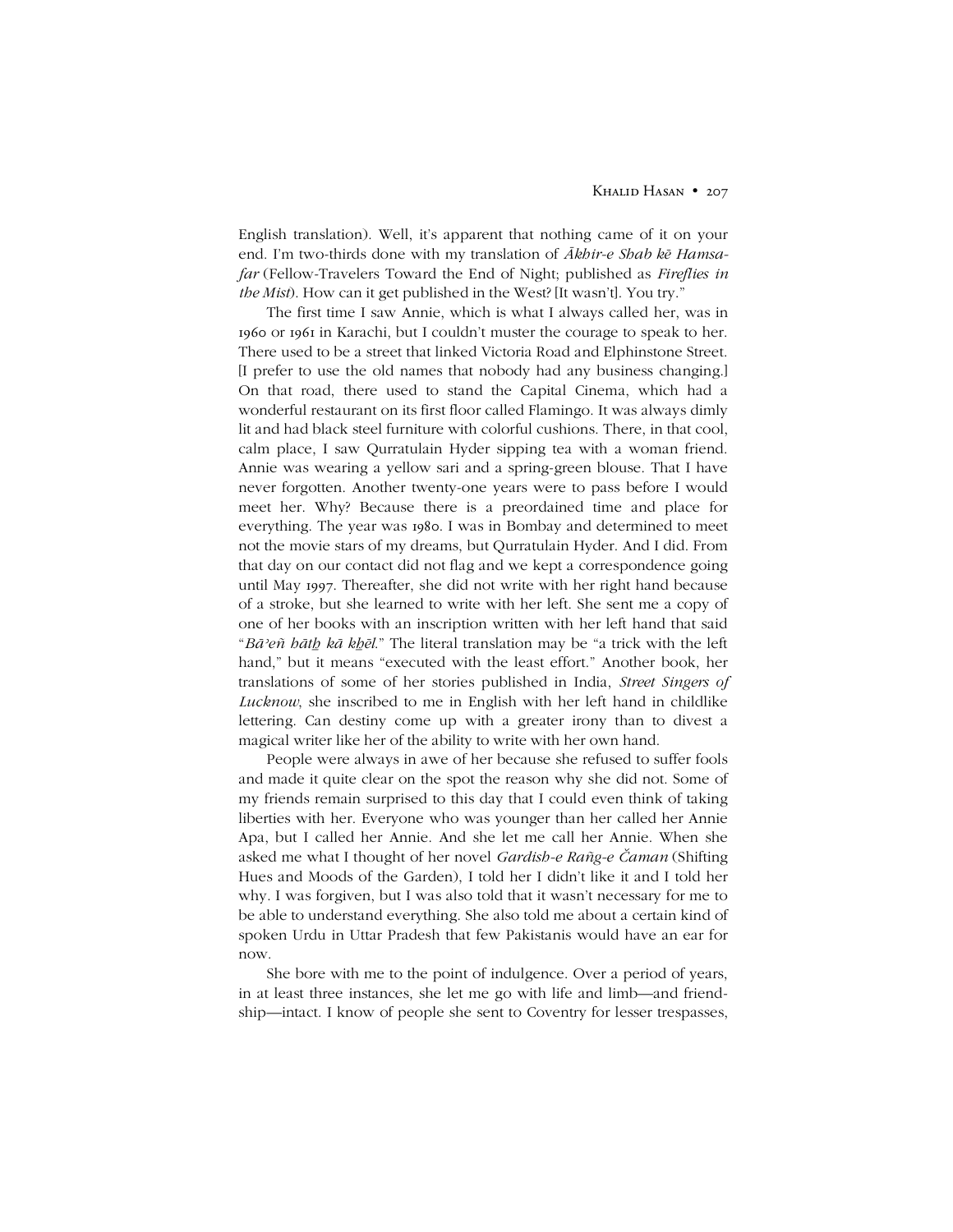### 208 • THE ANNUAL OF URDU STUDIES

never to speak to them again. Now that I look back on it, I did not deserve such forbearance and I only attribute it to some stellar influence that placed me in a house that was exempt from Annie's ire and her celebrated temper when annoyed. Let me narrate the three incidents. In early 1981, she wrote to me (and I translate), "Famous poet F. R. [*darīda badan*] has arrived here, complete with husband and offspring. It is being said that she has no return plans and is looking for work. All kinds of stories are in the air. In order to earn local goodwill, she is making all kinds of rhymeless statements against 'that' country. For instance, that the reference to Dajjāl the One-Eyed has been censored out of the Qur'an. (A professor of Islāmiyāt in Delhi has said there is no mention of Dajjāl the One-Eyed in the Qur'an). One has also heard that the sister who has accompanied her is loud-mouthed and rude. Two years ago, when the lady poet came here and called on this humble being, her political passion was something to be seen, just like ours when we were in college. The inhabitants of the land of Confucius have been particularly welcoming to her."

Some days later, in a letter to my old friend and classmate, the late Kalim Akhtar (who must have written hundreds of thousands of words on Kashmir and why it must be free—without any effect on the governments of India and Pakistan, I should add), I made mention of what Annie had written to me about Fahmida Riaz. Kalim used to write regularly for *Navāʿ-e Vaqt* and, without naming me, he reproduced in the newspaper what Annie had written about Fahmida and her sister. This was exactly the sort of thing that *Navāʿ-e Vaqt* has always loved. For them, here was another example of the vile anti-Muslim and anti-Pakistan Indo-Soviet lobby at work, etc., etc. I had no idea Kalim had put Annie's delightful and catty comments, which I had only conveyed to him for his own amusement, into print. Then I heard from Annie on 23 December 1981 from Aligarh. She wrote (in English this time), "Last month Fahmida R. came to see me in Allahabad. She was almost in tears as she told me that *Navāʿ-e Vaqt* had published a news item headlined ë*Qurratulain Hyder*  $k\bar{a}$   $\bar{e}k$  *Khat* that said,  $\ldots$  who is here with one sister and to win local goodwill  $\ldots$  is issuing statements (etc., etc.). This letter has been sent by Q.H. to a friend of hers who lives in the West and from whom this letter has been obtained.' Khalid, needless to say this is utterly disgusting. Can you throw some light on this shameful act? Kindly respond by return post [the last three sentences in Urdu]." And then this in English, "I don't feel like writing anything else."

My response was an abject apology rendered while prostrate on the ground at her feet. Sackcloth and ashes was my defense. I also sent her an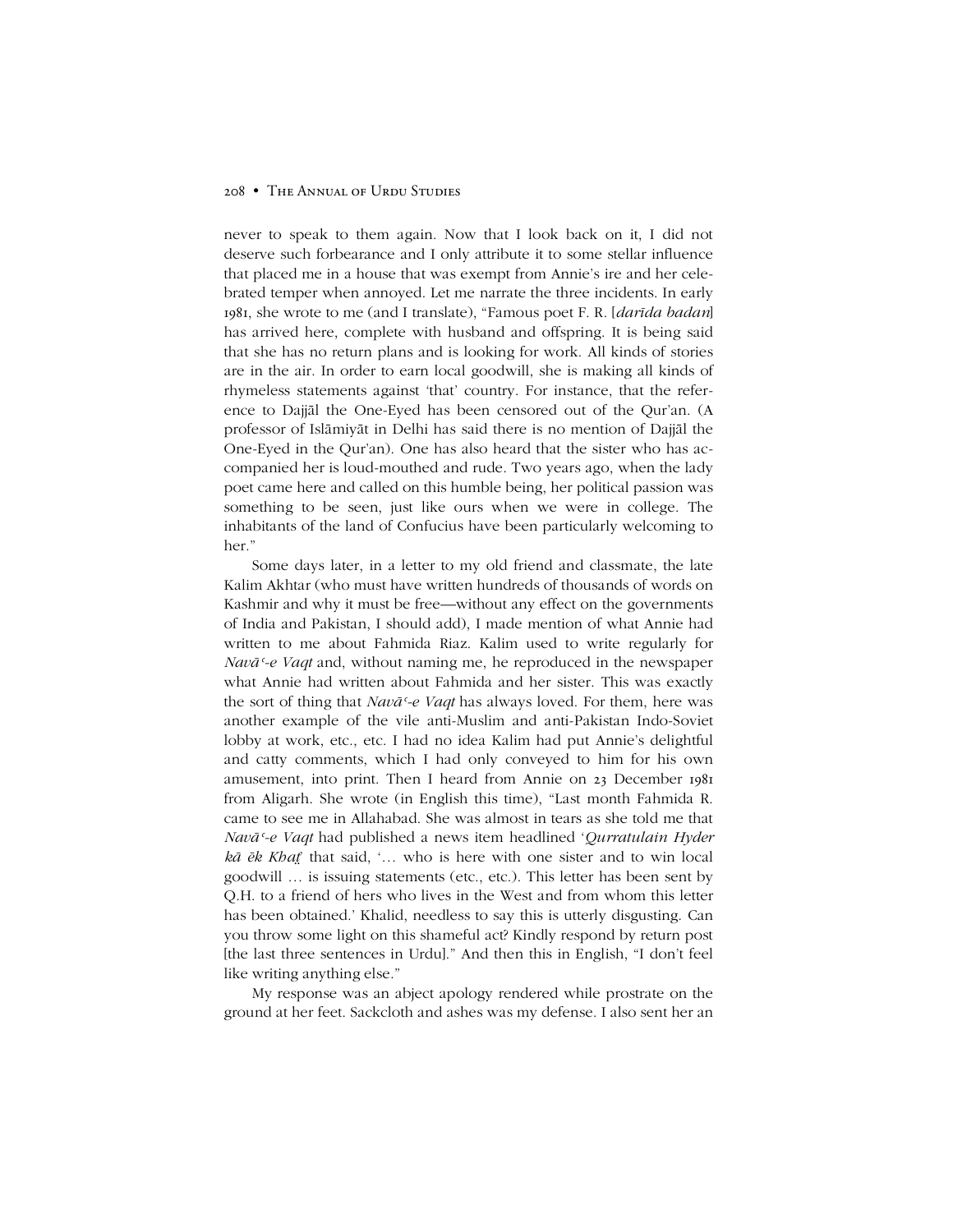Yves Saint Laurent perfume called Opium as a "peace offering." She writes on 10 February (in Urdu), "These days a song from a new Amitabh Bachhan movie is very popular with the refrain: ë*Kōʾī farq nahīñ albatta, kōʾī farq nahīñ.*í That incident is now stale, but a postmortem appears to be in order. What happens is that those who dwell in lands beyond the sea wait ardently for newsy letters from close relations and friends at home. That being so, man, who is a bundle of frailties, sometimes passes on to them the kind of gossip that I sent you. Now I remember that the lady told me in Allahabad that it was Kalim Akhtar who had put this letter in the newspaper. I think that was perhaps the name. I replied that I knew nobody by that name. So far I was being truthful. But when I said that the letter was an utter forgery (which she did not believe, as was evident from her expression, against my thief's demeanor, it caused me much anguish. I consider myself fairly honest, and that is more or less the opinion of others about me as well. As such, they do not expect me to be guilty of such misdemeanors. Unfortunately, the lady and I share the same circle of friends in Delhi and Bombay and everyone is now in the know about this story, which is a great shame. But since the newspaper referred to a ìfriend of mine resident in the West,î I did not believe, at the time I was traveling from Allahabad to Aligarh, that you could have been responsible for this thoughtless and irresponsible act. It is possible that I may have written to Muhammad Umar Memon. <sup>1</sup> After writing to you in December, I inquired from him if I had written anything to him about the lady and if it was possible that my letter had been hijacked by someone and delivered to Lahore. I enclose Muhammad Umar Memon's reply. I am not one of the world's great letter writers. For years, I do not answer letters; feels like an ordeal. Except for extremely important correspondence, I only write to relatives and friends to whom I feel like writing. You are included in that second category." The last sentence was the forgiveness she had graciously conferred on me. The matter was never mentioned again.

Another of my trespasses that Annie forgave was related to an introduction I had written for a collection of Pakistani Urdu short stories that Faruq Hassan and I had put together (eventually published by Vikas (Delhi) as *Nothing but the Truth*). I had included in that collection my translation of Annie's story "Photographer." For the introduction, I had consulted Faiz Ahmed Faiz on certain points relating to the formation of

 $\begin{array}{c}\n\hline\n\end{array}$ <sup>1</sup>Ourratulain Hyder did write to me asking whether she had said some such things about Fahmida Riaz when she was visiting Madison and stayed with us, which was, I believe, in November 1979). I wrote back to her that I didn't recall that she had spoken to me about Fahmida Riaz at all. And, I added, even if she had, I was not likely to repeat it people. -*Editor*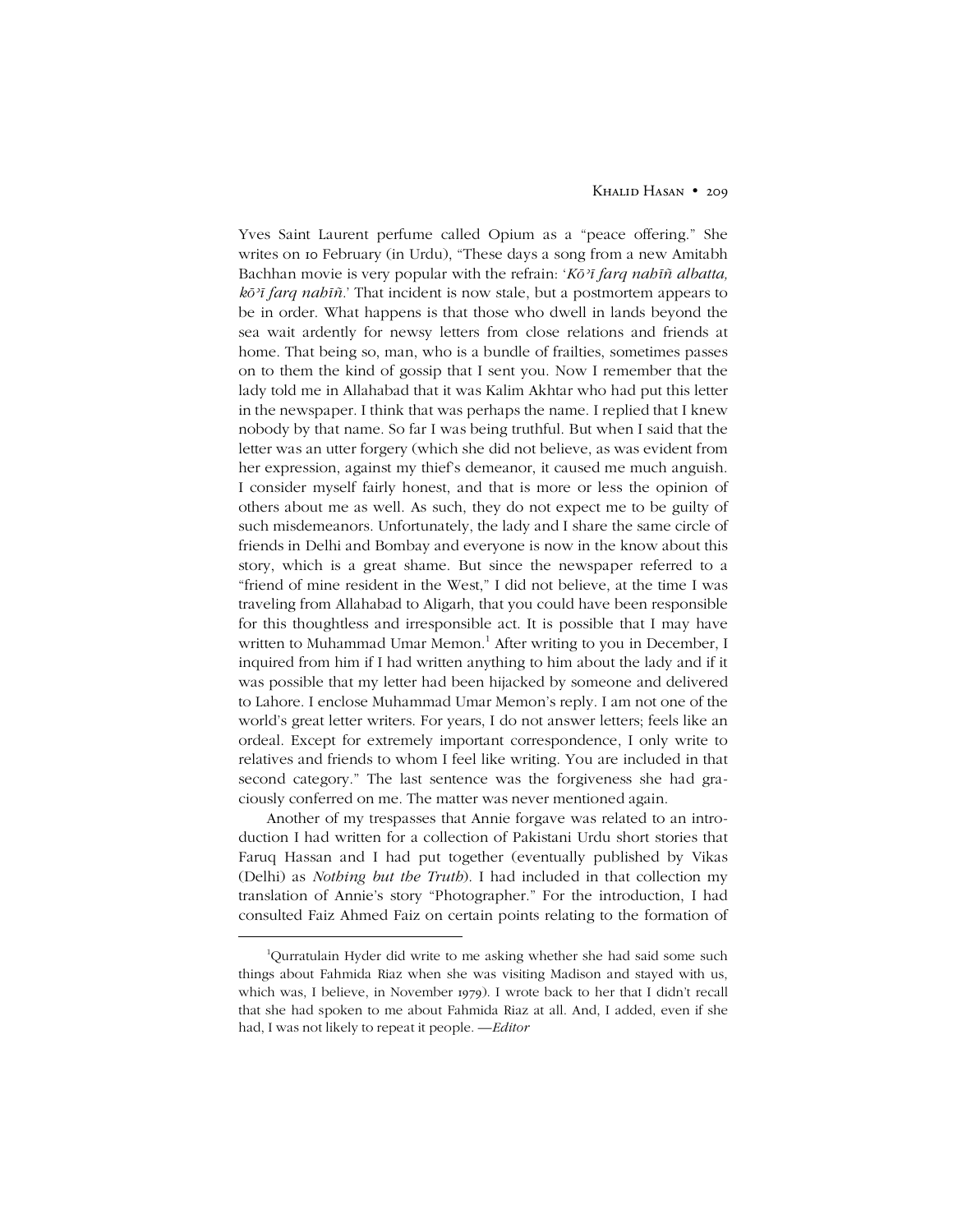### 210 • The Annual of Urdu Studies

the Progressive Writersí Association. I sent the introduction to Annie for her approval. She took exception to two of its passages. They were: ìAlthough Qurratulain Hyder left Pakistan in the sixties to settle down once again in India and thus, technically, may not be regarded as a Pakistani writer any longer, her stories are, in many cases, first published in Pakistan where she enjoys a wide, appreciative readership. In any case, most of her great work was produced while she was living in Pakistan and was its citizen.î The second passage to which she took exception was: "Her story 'Photographer' is more universal. Tinged with nostalgia, it is in some ways perhaps autobiographical. Qurratulain Hyder returned to the India of her early youth only to find that time is remorseless and that people grow old and change. Even culture undergoes modifications along with the politics of a society. Nothing can be recaptured; only memories remain."

Annie took me to task for writing that "most of her great work was produced while she was living in Pakistan and was its citizen." She wrote (in Urdu), "Obviously, your patriotism is on the boil. While I won't say that I have ever or anywhere produced great work, have I merely 'dug up grassí [*gẖās kẖōdī hai*] since I came here, or written nothing of note? I beg of you, kindly do not drag me into this Pakistani-Indian rigmarole. I shall be grateful. If you have included just Pakistani storywriters in this collection, and by including my stories some controversy might arise, then please do not include my stories. You have been living abroad for some time and you do not know the official Pakistani standpoint on Krishan Chandar and Premchand. All this is very unpleasant and (in Bombayese) I do not wish to be part of this *'laftray*.' Please spare me. Enough is enough. It has become quite sickening [this last line in English]. Some writers thrive on such controversies so they can get talked about more and more. I'm allergic to that sort of thing. Am terrified of it. Therefore, I request you to delete the stories along with the intro. If you write something other than what you wrote, I would like to take a look at it. You will be irritated and this will all become rather boring."

She also rapped me across the knuckles, but gently, for suggesting that "Photographer" might be autobiographical. She wrote, "By the way, the backdrop of 'Photographer' is Sri Lanka, not India. In a Kandy guesthouse, there lived an Indian dancer along with her musicians. That was the basis for this story. I think I should also write an article on the anatomy of each of my stories and novels." At the end of this long letter, in which she had some nice words to say about a Faiz memoir I had written (which she translated into Urdu, an honor that will outmatch what little I have accomplished or will ever accomplish), she wrote, "My dear, if any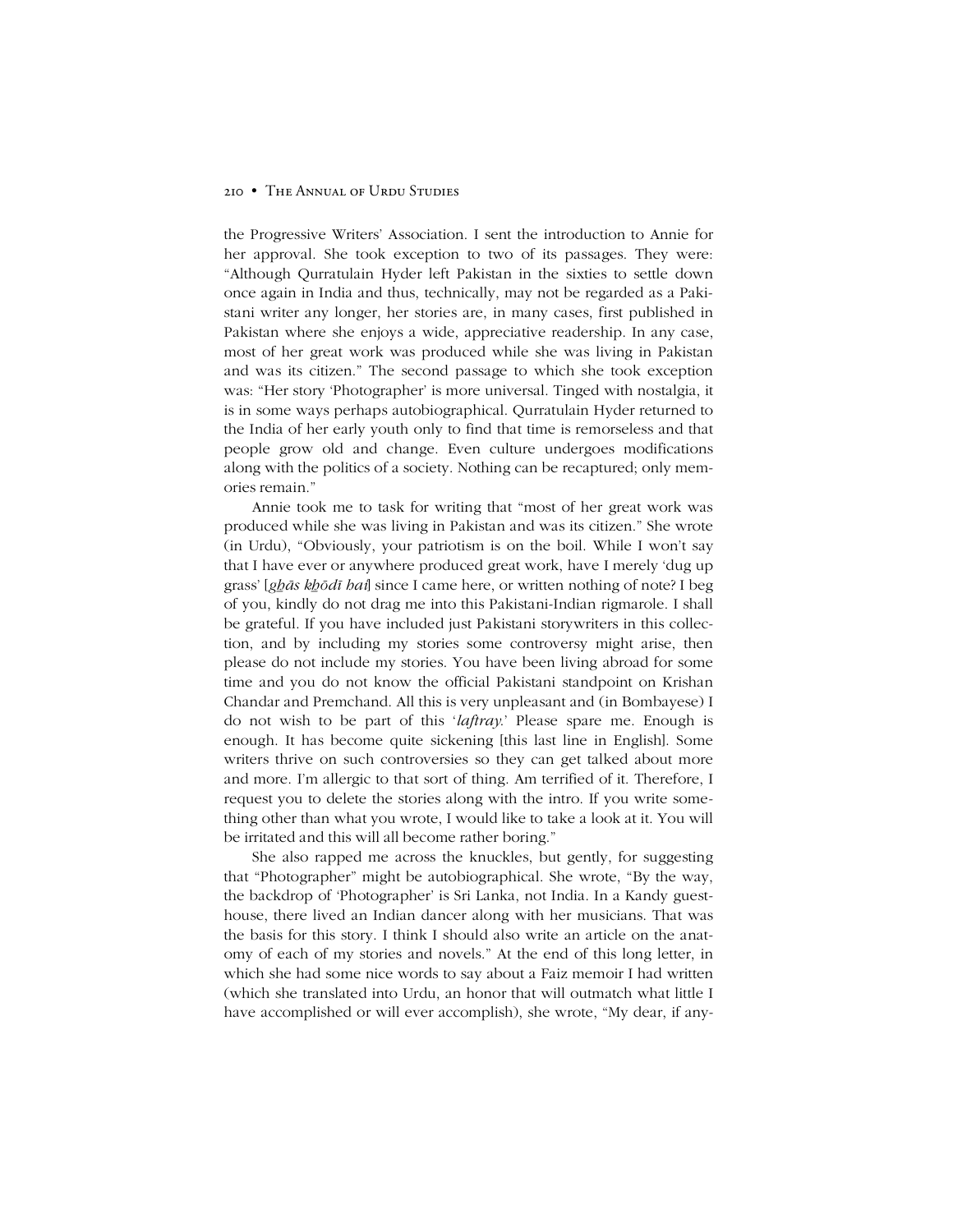thing that I have said has caused offence in this epistle [her word], then forgive me, including the intro.<sup>n</sup>

Whenever I went to Delhi, which sadly was only three or four times, I always spent an evening with her. She would insist that I eat and eat gluttonously. She had moved to N.O.I.D.A, which is a relatively new settlement across the Jamuna in Ghaziabad. She suffered one bout of ill health after another, but her sense of humor, her magnanimity, her lust for life never diminished. Her eyes gave her much trouble and in the end she used to read, what little she did, with a magnifying glass. One letter she wrote to me in May 1996 says, "My number is minus 18-19. All the best. The address on the letterhead [I had had some letterheads with her name and address printed and sent to her] is so fine that all I can read is my name. This letter I have written with the help of a magnifying glass." I was shattered when I read that.

The last time I spent an evening with her in Delhi she said to me, "I have to hear now with the help of an outlandish, outsize hearing aid, but for Godís sake donít go advertising that with the slogan: *Annie behrī hō* ga<sup>2</sup>*i*<sup>n</sup> (Annie has gone deaf). "You know me," I said. Among her good friends in Pakistan, I would count Raja Tajummul Hussain, Dr. Javid Iqbal, the late Ijaz Batalvi and Zia Mohyeddin. But she knew everyone and always followed what was going on in Pakistan—the literary scene, no less than the political front. She was very sad when Zulfikar Ali Bhutto was executed. She told me that a poor woman had come up to her and said, "Bībī, ye Pākistānī kaisē lōg haiñ? Apné Rājā kō mār diyā" (Bibi, what kind of people are these Pakistanis! They killed their Raja). Annie was a great friend of Nargis. After her death, she wrote to me, "Yes, Nargis has left us all devastated. She was part of the times in which we were growing up—times now in the realm of mythology—(like Pankhaj Malik's songs). Now when we watch those old movies on TV, they look primitive, but how magical they were in those days! But she—Nargis—died with great dignity and very gracefully. When she died she was a grand public figure. She had become extremely dignified, but she never stopped swearing. This was a strange paradox of her personality. Once she told me that some exceedingly old people would come up to her and say, 'I have been watching your movies since childhood.' (In the same way that some white-bearded elders inform me they have been reading my stories since they were children.) But in her we had a fascinating lady."

In 1998, when I was living in Islamabad (where I had been lured by being offered the director-generalship of the Associated Press of Pakistan, which I was determined to transform into a proper news agency, but was told instead to become the head honcho of the Shalimar Television Com-